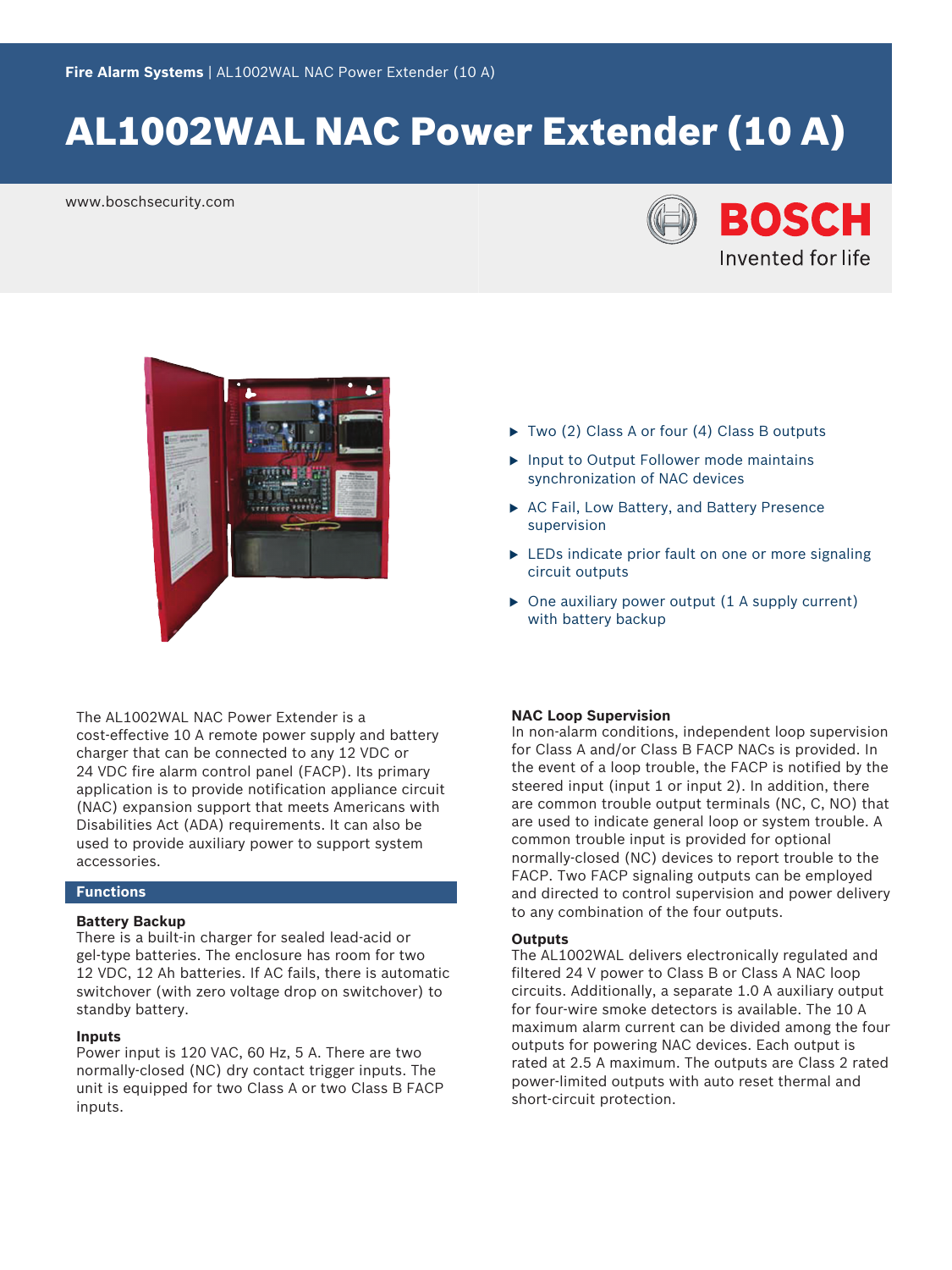#### **Output Programming**

Each output can be independently programmed for Steady, Temporal Code 3, or Strobe synchronization. All outputs can be programmed for Input to Output Follower mode.

#### **Paralleling Outputs**

An individual output of 4 A can be obtained by paralleling two outputs.

#### **Horn and Strobe Synchronization**

The two-wire synchronization mode works with the Gentex Commander GOS Sync Mode 3, 4 and ST/HS series; the System Sensor SpectrAlert series of horns, strobes, and horn strobe combinations; and Cooper Wheelock horns, strobes, and horn strobe combinations to provide a means of synchronizing the temporal-coded horns, synchronizing the flash timing of the strobe, and silencing the horns of the horn strobe combination over a two-wire circuit while leaving the strobes active.

#### **Notice**  $\mathbf i$

The AL1002WAL will synchronize only the horns, horn strobes and strobes that contain synchronization capability.

NFPA Complies with NFPA 72

#### **Certifications and approvals**

Altronix Corp. holds these Listings and Approvals:

| <b>Region</b> | <b>Certification</b> |                                                   |
|---------------|----------------------|---------------------------------------------------|
| USA           | UL                   | UOXX: Control Unit Accessories, System<br>(UL864) |
|               | <b>FM</b>            | AL1002WAL                                         |
|               | <b>CSEM</b>          | see our website                                   |
|               | NYC-<br>MFΔ          | 220-95-E, Vol. 11                                 |

### **Parts included**

## Quant. Component

- 1 NAC power extender
- 1 AL800LGK9E Logic Board
- 1 Enclosure (red)
- 1 Cam lock
- 1 Set of battery leads
- 1 Hardware pack
- 1 Literature pack

#### **Technical specifications**

#### **Mechanical Properties**

| Dimensions: | 15.5 in. high $x$ 12 in. wide $x$ 4.5 in. deep<br>$(39.4 \text{ cm} \text{ high} \times 30.5 \text{ cm} \text{ wide} \times 11.4 \text{ cm} \text{ deep})$ |
|-------------|------------------------------------------------------------------------------------------------------------------------------------------------------------|
| Weight:     | 17 lbs $(7.7 \text{ kg})$                                                                                                                                  |

#### **Trademarks**

All hardware and software product names used in this document are likely to be registered trademarks and must be treated accordingly.

#### **Ordering information**

#### **AL1002WAL NAC Power Extender (10 A)**

10 A remote power supply/battery charger that can be connected to any 12 VDC or 24 VDC FACP Order number **AL1002WAL**

### **Accessories**

#### **AL800LGK9E Logic Board**

Replacement board used with the AL802‑WAL or AL1002WAL NAC Power Extenders; mounts in enclosure

Order number **AL800LGK9E**